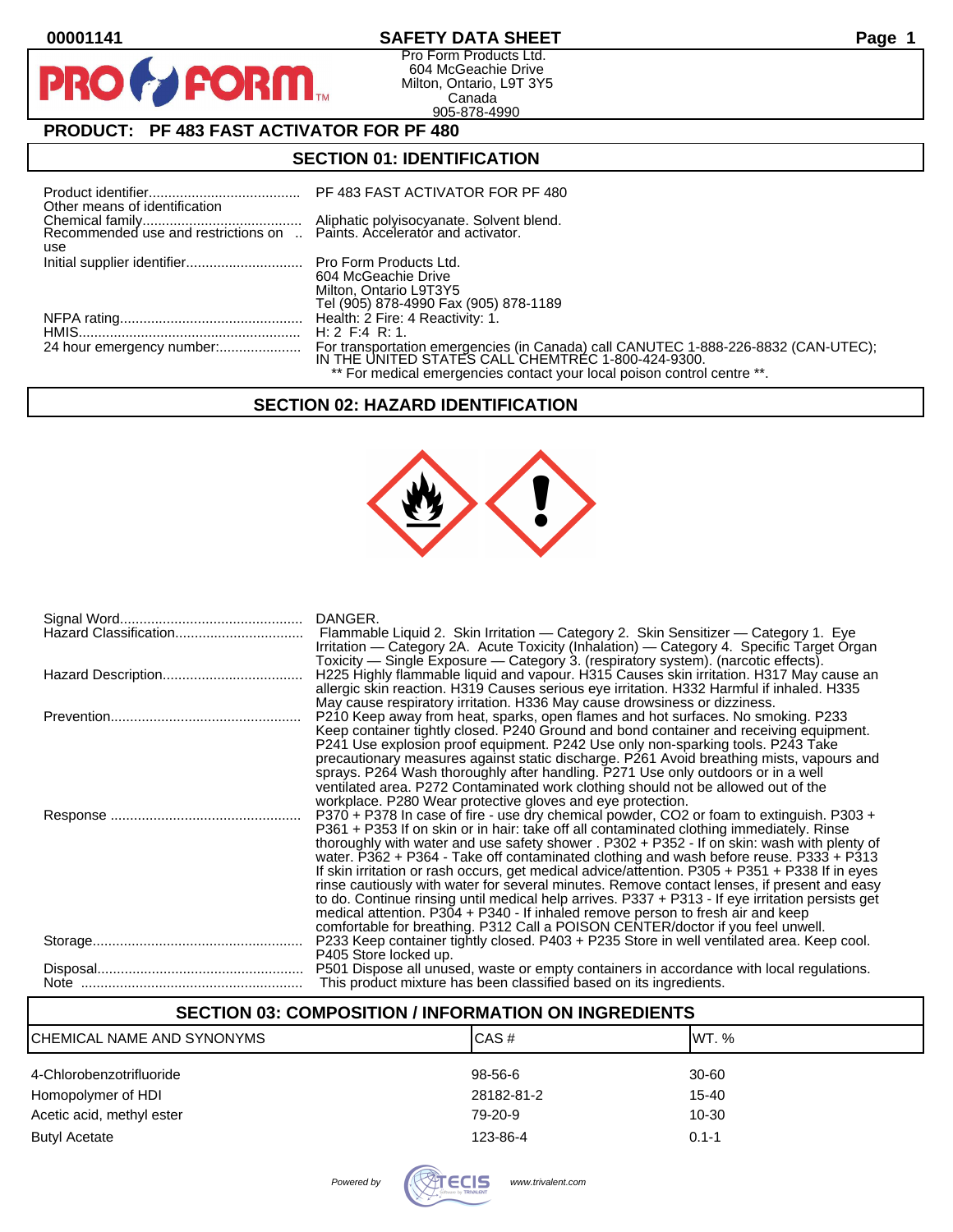#### **PRODUCT: PF 483 FAST ACTIVATOR FOR PF 480**

#### **SECTION 03: COMPOSITION / INFORMATION ON INGREDIENTS**

<<The actual concentration(s) withheld as a trade secret>> .

#### **SECTION 04: FIRST-AID MEASURES**

|                                                                  | In case of contact, immediately flush eyes, keeping eyelids open, with plenty of water for at<br>least 15 minutes. Check for and remove any contact lenses, if safe and easy to do so.<br>Consult a physician if irritation continues.                                                                                                                                                                                                                                                                                                                                                                                                                                                                                                                                                                                   |
|------------------------------------------------------------------|--------------------------------------------------------------------------------------------------------------------------------------------------------------------------------------------------------------------------------------------------------------------------------------------------------------------------------------------------------------------------------------------------------------------------------------------------------------------------------------------------------------------------------------------------------------------------------------------------------------------------------------------------------------------------------------------------------------------------------------------------------------------------------------------------------------------------|
|                                                                  | Immediately remove all contaminated clothing; flush skin with water for at least 15 minutes.                                                                                                                                                                                                                                                                                                                                                                                                                                                                                                                                                                                                                                                                                                                             |
|                                                                  | Wash clothing before reuse. If irritation persists, seek medical attention.<br>If inhaled, remove to fresh air. If not breathing, give artificial respiration. If breathing is                                                                                                                                                                                                                                                                                                                                                                                                                                                                                                                                                                                                                                           |
|                                                                  | difficult, give oxygen, obtain medical attention.<br>Rinse mouth with water. Give 1 to 2 glasses of water to drink. Do not induce vomiting. If<br>spontaneous vomiting occurs have victim lean forward with head down to prevent<br>aspiration of fluid into the lungs. Never give anything by mouth to an unconscious person.                                                                                                                                                                                                                                                                                                                                                                                                                                                                                           |
| Most important symptoms and effects,<br>whether acute or delayed | The main hazard from ingestion is aspiration of the liquid into the lungs.<br>Harmful if swallowed, in contact with skin or if inhaled. Causes skin and eye irritation.<br>Symptoms may include stinging, tearing, redness, swelling, and blurred vision. Direct<br>contact with eyes may cause temporary irritation. Can cause skin sensitization. May cause<br>respiratory irritation. Vapors have a narcotic effect and may cause headache, fatigue,<br>dizziness and nausea.                                                                                                                                                                                                                                                                                                                                         |
| Additional information                                           | Treat victims symptomatically. Eye: stain for evidence of corneal injury. If cornea is<br>burned, instill antibiotic steroid preparation frequently. Workplace vapours have produced<br>reversible corneal epithelial edema impairing vision. Skin: this compound is a known skin<br>sensitizer. Treat symptomatically as for contact dermatitis or thermal burns. If burned, treat<br>as thermal burn. Ingestion: treat symptomatically. There is no specific antidote. Inducing<br>vomiting is contraindicated because of the irritating nature of this compound. In all cases, if<br>irritation persists seek medical attention. In the event of an incident involving this product<br>ensure that medical authorities are provided a copy of this safety data sheet. Contains a<br>respiratory sensitizer $@$ <0.1%. |

#### **SECTION 05: FIRE-FIGHTING MEASURES**

| Suitable and unsuitable extinguishing<br>media<br>Specific hazards arising from the<br>hazardous product, such as the nature of<br>any hazardous combustion products<br>Special protective equipment and<br>precautions for fire-fighters | Dry chemical. Carbon dioxide. Foam. In cases of larger fires, water spray should be used.<br>Do not use water in a jet.<br>Flammable liquid. Thermal decomposition products are toxic. May include: Oxides of<br>carbon (CO, CO2). Oxides of nitrogen. Hydrogen cyanide. Isocyanates. Isocyanic acid.<br>Dense black smoke. Other potentially toxic fumes.<br>Keep away from heat, sparks and flame. Firefighter should be equipped with self-contained<br>breathing apparatus and full protective clothing to protect against potentially toxic and<br>irritating fumes. Solvent vapours may be heavier than air and may build up and travel along<br>the ground to an ignition source, which may result in a flash back to the source of the<br>vapours. Cool fire-exposed containers with cold water spray. Heat will cause pressure<br>buildup and may cause explosive rupture. |
|-------------------------------------------------------------------------------------------------------------------------------------------------------------------------------------------------------------------------------------------|-------------------------------------------------------------------------------------------------------------------------------------------------------------------------------------------------------------------------------------------------------------------------------------------------------------------------------------------------------------------------------------------------------------------------------------------------------------------------------------------------------------------------------------------------------------------------------------------------------------------------------------------------------------------------------------------------------------------------------------------------------------------------------------------------------------------------------------------------------------------------------------|
|-------------------------------------------------------------------------------------------------------------------------------------------------------------------------------------------------------------------------------------------|-------------------------------------------------------------------------------------------------------------------------------------------------------------------------------------------------------------------------------------------------------------------------------------------------------------------------------------------------------------------------------------------------------------------------------------------------------------------------------------------------------------------------------------------------------------------------------------------------------------------------------------------------------------------------------------------------------------------------------------------------------------------------------------------------------------------------------------------------------------------------------------|

#### **SECTION 06: ACCIDENTAL RELEASE MEASURES**

| Personal precautions, protective<br>equipment and emergency procedures | Isolate area and keep unauthorized people away. Do not walk through spilled material.<br>Wear recommended protective equipment. Ventilate. Open windows and doors to allow<br>air circulation. Dike area to prevent spreading. The use of absorbent socks or spill pillows may be required. Stop leak if safe to do so. Prevent runoff into drains, sewers, and other<br>waterways. Use non-sparking tools and equipment to pick up the spilled material.                                                                                                    |
|------------------------------------------------------------------------|--------------------------------------------------------------------------------------------------------------------------------------------------------------------------------------------------------------------------------------------------------------------------------------------------------------------------------------------------------------------------------------------------------------------------------------------------------------------------------------------------------------------------------------------------------------|
| Methods and materials for containment                                  |                                                                                                                                                                                                                                                                                                                                                                                                                                                                                                                                                              |
| and cleaning up                                                        |                                                                                                                                                                                                                                                                                                                                                                                                                                                                                                                                                              |
|                                                                        | If temporary control of isocyanate vapour is required, a blanket of protein foam may be<br>placed over spill. If transportation spill occurs in United States, call Chemtrec<br>1-800-424-9300. If transportation spill occurs in Canada, call Canutec at (613) 996-6666.                                                                                                                                                                                                                                                                                    |
|                                                                        | Large quantities may be pumped into closed, but not sealed, containers for disposal.<br>Cover spill area with suitable absorbent material (e.g., sand, earth, sawdust, vermiculite,<br>Oil-Dri, Kitty Litter, etc.). Saturate absorbent material with neutralizing solution.<br>Recommended portion is ten parts neutralizing solution to one part spilled material.<br>Suggested neutralization solution: $90\%$ water + 5% concentrated ammonia + 5% detergent<br>(dish soap). Add an additional layer of absorbent material. Use shovel to move absorbent |
|                                                                        | material around to ensure that all spilled material comes in contact with the neutralizing<br>solution. Shovel all absorbed material, including absorbent socks or spill pillows, into an<br>appropriate salvage drum. Add further amounts of neutralizing solution. Allow to stand                                                                                                                                                                                                                                                                          |
|                                                                        | (covered loosely) for 48 to 72 hours, to allow any gases to escape.<br>Decontaminate spill area with decontamination solution. Area can then be washed with<br>soap and water. Spilled material and water rinses are classified as chemical waste, and<br>must be disposed of in accordance with current local, provincial, state, and federal<br>regulations.                                                                                                                                                                                               |

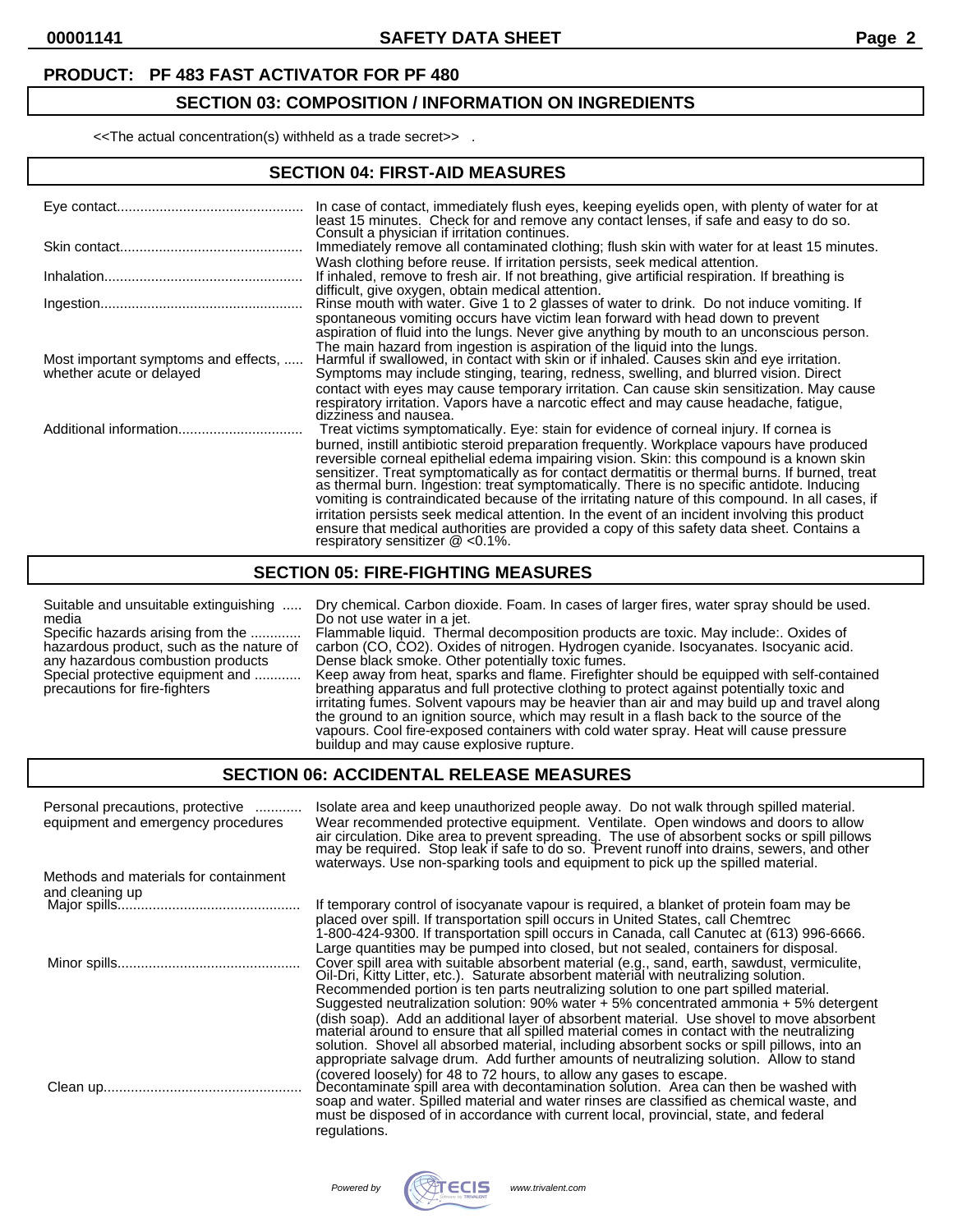**00001141 SAFETY DATA SHEET Page 3**

## **PRODUCT: PF 483 FAST ACTIVATOR FOR PF 480**

#### **SECTION 07: HANDLING AND STORAGE**

| Precautions for safe handling                                   | Keep away from heat, sparks, and open flame. Ground handling equipment. Always adopt<br>precautionary measures against build-up of static which may arise from appliances.<br>handling and the containers in which product is packed. Avoid skin and eye contact. Avoid<br>breathing vapours or mist. Use adequate ventilation. Wear respiratory protection if material                                                                                                                               |
|-----------------------------------------------------------------|-------------------------------------------------------------------------------------------------------------------------------------------------------------------------------------------------------------------------------------------------------------------------------------------------------------------------------------------------------------------------------------------------------------------------------------------------------------------------------------------------------|
| Conditions for safe storage, including any<br>incompatibilities | is heated, sprayed, used in confined space, or if exposure limit is exceeded. Keep<br>container closed when not in use. Handle and open container with care. Employees should<br>wash hands and face before eating or drinking.<br>Store in a cool, dry and well ventilated area. Store in tightly closed containers to prevent<br>moisture contamination. Keep away from heat, sparks, and open flames. Avoid: Water,<br>Amines, Strong bases, Alcohols, Copper alloys. Do not store above 40 deg c. |

#### **SECTION 08: EXPOSURE CONTROLS / PERSONAL PROTECTION**

| INGREDIENTS                      | <b>TWA</b>                | <b>ACGIH TLV</b><br>STEL                                                                                                                                                                                                                                                                                                                                                                                                                                                                                                                                                                                                                                                                                                                                                                                                                       | OSHA PEL<br>PEL    | STEL            | <b>NIOSH</b><br><b>REL</b> |
|----------------------------------|---------------------------|------------------------------------------------------------------------------------------------------------------------------------------------------------------------------------------------------------------------------------------------------------------------------------------------------------------------------------------------------------------------------------------------------------------------------------------------------------------------------------------------------------------------------------------------------------------------------------------------------------------------------------------------------------------------------------------------------------------------------------------------------------------------------------------------------------------------------------------------|--------------------|-----------------|----------------------------|
| 4-Chlorobenzotrifluoride         | Not established           | Not established                                                                                                                                                                                                                                                                                                                                                                                                                                                                                                                                                                                                                                                                                                                                                                                                                                | Not established    | Not established | Not established            |
| Homopolymer of HDI               | $5 \text{ mg/m}$          | Not established                                                                                                                                                                                                                                                                                                                                                                                                                                                                                                                                                                                                                                                                                                                                                                                                                                | $5 \text{ mg/m}$ 3 | Not established | $5 \text{ mg/m}$           |
|                                  | Supplier: 0.5 mg/m3 (TWA) |                                                                                                                                                                                                                                                                                                                                                                                                                                                                                                                                                                                                                                                                                                                                                                                                                                                |                    |                 |                            |
| Acetic acid, methyl ester        | 200 ppm                   | Not established                                                                                                                                                                                                                                                                                                                                                                                                                                                                                                                                                                                                                                                                                                                                                                                                                                | $200$ ppm          | Not established | Not established            |
|                                  |                           | CA ON: 200ppm (TWA), 250ppm (STEV-C)                                                                                                                                                                                                                                                                                                                                                                                                                                                                                                                                                                                                                                                                                                                                                                                                           |                    |                 |                            |
| <b>Butyl Acetate</b>             | $150$ ppm                 | $200$ ppm                                                                                                                                                                                                                                                                                                                                                                                                                                                                                                                                                                                                                                                                                                                                                                                                                                      | 150 ppm            | 200 ppm vacated | 150 ppm - STEL 200<br>ppm  |
|                                  |                           | CA ON: 50ppm (TWA), 150 ppm (STEL)                                                                                                                                                                                                                                                                                                                                                                                                                                                                                                                                                                                                                                                                                                                                                                                                             |                    |                 |                            |
| Appropriate engineering controls |                           | Provide natural or mechanical ventilation to control exposure levels below airborne<br>exposure limits. Local mechanical exhaust ventilation should be used at sources of air<br>contamination, such as open process equipment, or during purging operations, to capture<br>gases and fumes that may be emitted. Standard reference sources regarding industrial<br>ventilation (ie. ACGIH industrial ventilation) should be consulted for guidance about<br>adequate ventilation. Explosion-proof exhaust ventilation.                                                                                                                                                                                                                                                                                                                        |                    |                 |                            |
|                                  |                           | Chemical safety goggles. Chemical safety goggles and full faceshield if a splash hazard                                                                                                                                                                                                                                                                                                                                                                                                                                                                                                                                                                                                                                                                                                                                                        |                    |                 |                            |
|                                  |                           | exists.<br>Wear skin protection equipment. The selection of skin protection equipment depends on the nature of the work to be performed. Contact glove supplier for recommendations.<br>Practice good hygiene, wash thoroughly before handling any food.                                                                                                                                                                                                                                                                                                                                                                                                                                                                                                                                                                                       |                    |                 |                            |
|                                  |                           | Wear adequate protective clothes. Wear long sleeves and trousers to prevent dermal                                                                                                                                                                                                                                                                                                                                                                                                                                                                                                                                                                                                                                                                                                                                                             |                    |                 |                            |
|                                  |                           | exposure.<br>Safety boots per local regulations.<br>Whenever concentrations of isocyanates exceed the exposure limit or are not known,<br>respiratory protection must be worn. Use NIOSH approved respirator or equipment. Do not<br>exceed the use limits of the respirator. The use of a positive pressure air supplied<br>respirator is mandatory when airborne concentrations are not known or airborne solvent<br>levels are 10 times the appropriate exposure limit or spraying is performed in a confined<br>space or with limited ventilation.                                                                                                                                                                                                                                                                                         |                    |                 |                            |
|                                  |                           | Eye wash facility and emergency shower should be in close proximity. Employees should<br>wash their hands and face before eating, drinking, or using tobacco products.                                                                                                                                                                                                                                                                                                                                                                                                                                                                                                                                                                                                                                                                         |                    |                 |                            |
|                                  |                           | Exposure levels must be monitored by accepted monitoring techniques to ensure that the<br>TLV is not exceeded.                                                                                                                                                                                                                                                                                                                                                                                                                                                                                                                                                                                                                                                                                                                                 |                    |                 |                            |
|                                  |                           | Medical supervision of all employees who handle or come in contact with isocyanates is<br>recommended. These should include preemployment and periodic medical examinations with pulmonary function test (FEC, FVC as a minimum). Persons with asthmatic-type<br>conditions, chronic bronchitis, other chronic respiratory diseases or recurring skin eczema<br>or sensitization should be excluded from working with isocyanates. Once a person is<br>diagnosed as sensitized to an isocyanate, no further exposure can be permitted. Persons<br>with asthmatic-type conditions, chronic bronchitis, other chronic respiratory diseases or<br>recurrant skin eczema or sensitization should be excluded from working with isocyanates.<br>Once a person is diagnosed as sensitized to an isocyanate, no further exposure can be<br>permitted. |                    |                 |                            |

#### **SECTION 09: PHYSICAL AND CHEMICAL PROPERTIES**

| Melting / Freezing point (deg C) Not available. |  |
|-------------------------------------------------|--|

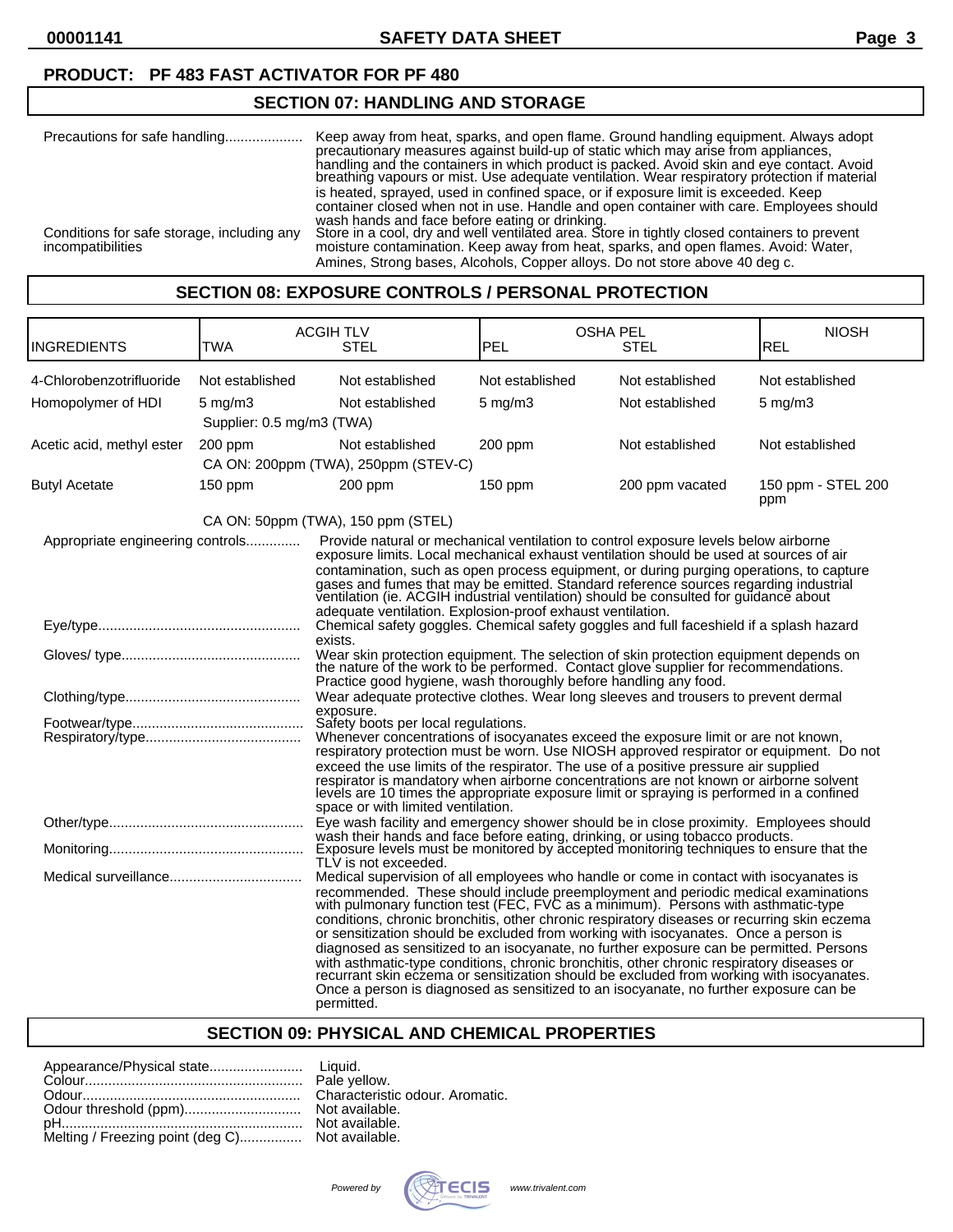**00001141 SAFETY DATA SHEET Page 4**

## **PRODUCT: PF 483 FAST ACTIVATOR FOR PF 480**

#### **SECTION 09: PHYSICAL AND CHEMICAL PROPERTIES**

| Initial boiling point / boiling range (deg C).<br>Flash point (deg C), method | $>35$ C.<br>-15.6 °C. (estimate; lowest flash point ingredient).<br>Not available.<br>Not applicable. Flammable liquid. |
|-------------------------------------------------------------------------------|-------------------------------------------------------------------------------------------------------------------------|
| Upper flammable limit (% vol)                                                 | 16.0.                                                                                                                   |
| Lower flammable limit (% vol)                                                 | 0.9.                                                                                                                    |
| Vapour pressure (mm Hg)                                                       | $\sim$ . 179.5 mmHg @ 20°C.                                                                                             |
|                                                                               | Not available.                                                                                                          |
| Relative Density (Specific Gravity)                                           | 1.192.                                                                                                                  |
|                                                                               | 9.95.                                                                                                                   |
|                                                                               | Reacts slowly with water to liberate CO2 gas.                                                                           |
| Partition coefficient - n-octanol/water                                       | Not available.                                                                                                          |
| Auto ignition temperature (deg C)                                             | Not available.                                                                                                          |
| Decomposition temperature                                                     | Not available.                                                                                                          |
|                                                                               | 14 sec Zahn #2.                                                                                                         |
|                                                                               | $0.14$ lbs/USG; $16.78$ g/L.                                                                                            |
|                                                                               | 0.68.                                                                                                                   |

#### **SECTION 10: STABILITY AND REACTIVITY**

|                                                                        | Contact with moisture, other materials that react with isocyanates, or temperatures above                                                                                                                |
|------------------------------------------------------------------------|----------------------------------------------------------------------------------------------------------------------------------------------------------------------------------------------------------|
|                                                                        | 177 C, may cause polymerization.<br>Stable at normal temperatures and pressures.                                                                                                                         |
| Possibility of hazardous reactions                                     | Contact with moisture, other materials that react with isocyanates, or temperatures above<br>177C, may cause polymerization.                                                                             |
| Conditions to avoid, including static<br>discharge, shock or vibration | Avoid heat, spark, open flames. Electrostatic charge.                                                                                                                                                    |
| Hazardous decomposition products                                       | Water, Amines, Strong bases, Alcohols, Copper alloys. Strong oxidizing agents.<br>No hazardous decomposition products when stored and handled correctly. See<br>hazardous combustion products section 5. |

### **SECTION 11: TOXICOLOGICAL INFORMATION**

| <b>INGREDIENTS</b>                                                              |                                                                                                                                                                                                                                                                                                                                                                                                                                              | <b>LC50</b>                                                                                                                                                                                                                             | LD50                                                           |
|---------------------------------------------------------------------------------|----------------------------------------------------------------------------------------------------------------------------------------------------------------------------------------------------------------------------------------------------------------------------------------------------------------------------------------------------------------------------------------------------------------------------------------------|-----------------------------------------------------------------------------------------------------------------------------------------------------------------------------------------------------------------------------------------|----------------------------------------------------------------|
| 4-Chlorobenzotrifluoride                                                        |                                                                                                                                                                                                                                                                                                                                                                                                                                              | 4479 ppm                                                                                                                                                                                                                                | >6,800 mg/kg (rat oral);<br>>2,700 mg/kg (rabbit dermal)       |
| Homopolymer of HDI                                                              |                                                                                                                                                                                                                                                                                                                                                                                                                                              | 390-453 mg/m3 rat 4 hours                                                                                                                                                                                                               | $>$ 5,000 mg/kg (rat, oral);<br>> 5,000 mg/kg (rabbit, dermal) |
| Acetic acid, methyl ester                                                       |                                                                                                                                                                                                                                                                                                                                                                                                                                              | 16000 ppm (Rat) 4 h                                                                                                                                                                                                                     | LD50 5001 mg/kg oral rat LD50<br>5001 mg/kg dermal rabbit      |
| <b>Butyl Acetate</b>                                                            |                                                                                                                                                                                                                                                                                                                                                                                                                                              | 390 ppm (4 hr)                                                                                                                                                                                                                          | 10768 mg/kg oral rat 17600 mg/kg<br>dermal rabbit              |
| Symptoms related to the physical, chemical<br>and toxicological characteristics |                                                                                                                                                                                                                                                                                                                                                                                                                                              | Eye contact. Skin contact. Inhalation. Skin absorption.                                                                                                                                                                                 |                                                                |
|                                                                                 | Hazardous in contact with skin, by ingestion, and by inhalation. Irritating to eyes, skin and<br>respiratory system. May be harmful if absorbed through the skin. Breathing of high vapour<br>concentrations may cause anesthetic effects and serious health effects.                                                                                                                                                                        |                                                                                                                                                                                                                                         |                                                                |
|                                                                                 | Reports have associated repeated or prolonged overexposure to solvents with permanent<br>brain and nervous system damage. Prolonged vapour contact may cause conjunctivitis. As<br>a result of previous repeated overexposure or a single large dose, certain individuals<br>develop sensitization which will cause them to react to a later exposure to product at levels<br>well below the exposure limit. Sensitization can be permanent. |                                                                                                                                                                                                                                         |                                                                |
| Sensitizing capability of material                                              | May be harmful if absorbed through the skin.                                                                                                                                                                                                                                                                                                                                                                                                 | May cause sensitization by skin contact. Isocyanates are known to cause skin and<br>respiratory sensitization in humans. Animal tests have indicated that respiratory<br>sensitization can result from skin contact with diisocyanates. |                                                                |

Carcinogenicity of material........................ No component of this product present at levels greater than or equal to 0.1% is identified

|                                | as probable, possible or confirmed human carcinogen by IARC or ACGIH.         |
|--------------------------------|-------------------------------------------------------------------------------|
| Reproductive effects           | No component of this product present at levels greater than or equal to 0.1%. |
| Mutagenicity                   | The data does not allow for an adequate assessment of the mutagenic effect.   |
| Specific Target Organ Toxicity | May cause respiratory irritation. May cause drowsiness or dizziness.          |